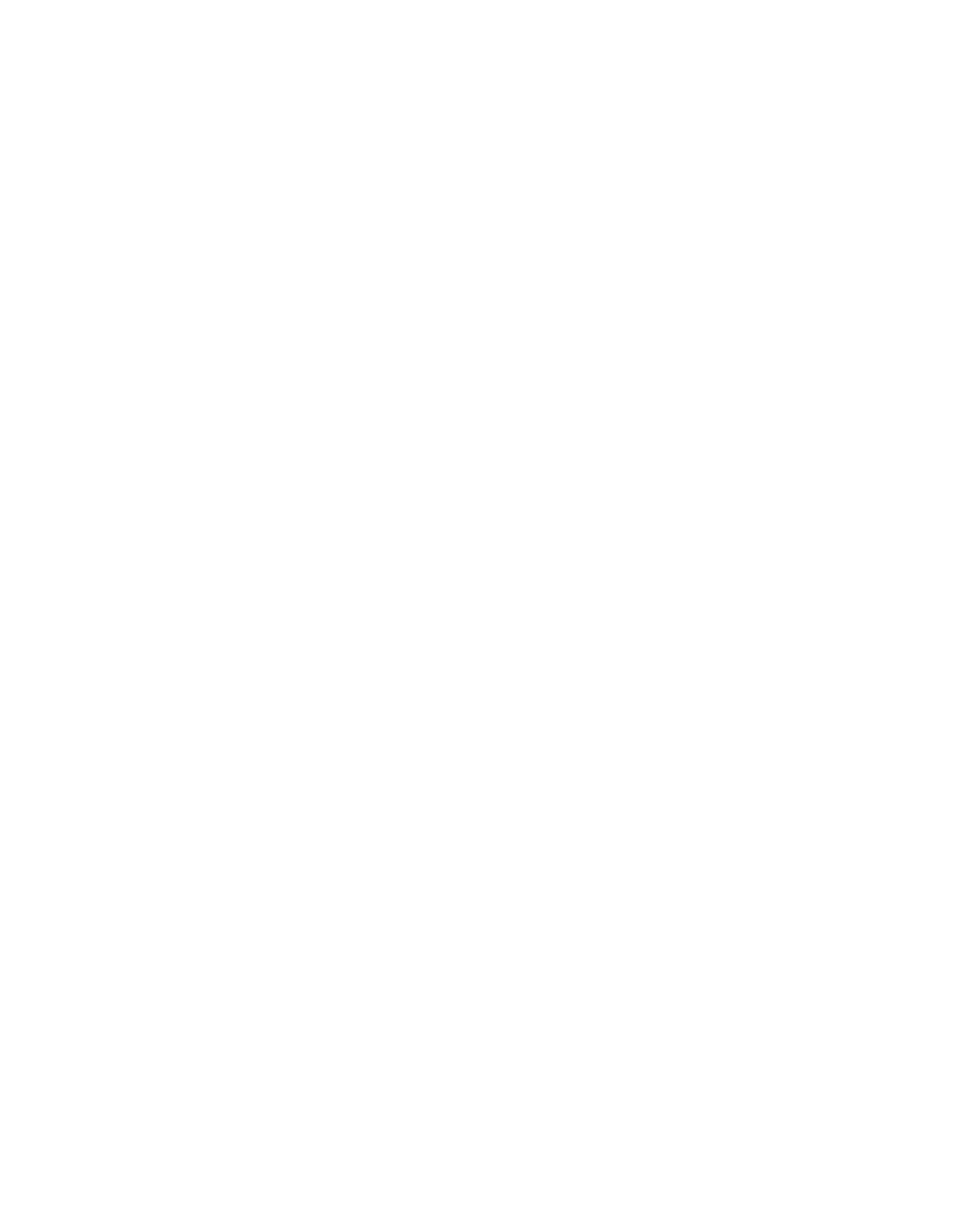# Remaining Useful Life Estimation of Batteries using Dirichlet Process with Variational Bayes Inference

Milutin Pajovic *Mitsubishi Electric Research Labs* Cambridge, MA, USA pajovic@merl.com

Philip Orlik *Mitsubishi Electric Research Labs* Cambridge, MA, USA porlik@merl.com

Toshihiro Wada *Mitsubishi Electric Corporation* Amagasaki City, Japan Wada.Toshihiro@bx.MitsubishiElectric.co.jp

*Abstract*—Rechargeable batteries supply numerous devices with electric power and are critical part in a variety of applications. While estimation of battery's state of charge (SoC), state of health (SoH) and state of power (SoP) have been in research focus in the past years, prediction of battery degradation has recently started to gain interest. An accurate prediction of the remaining number of charge and discharge cycles a battery can undergo before it can no longer hold charge and is declared dead, is directly related to making timely decision as to when a battery should be replaced so that power interruption of the system it supplies power to is avoided. A methodology for inferring probability distribution of the remaining number of charge-discharge cycles of a battery, based on training dataset containing measured discharge voltage waveforms of one or more batteries of similar type, is presented in this paper. The methodology strongly draws on modeling discharge voltage waveforms using Dirichlet Process Mixture Model framework and performs approximate inference using variational Bayes' approach. The experimental results corroborate that the proposed method is able to provide useful predictions of the remaining useful life of a battery in early stages of its life.

*Index Terms*—rechargeable battery, remaining useful life, charge-discharge cycle, Dirichel process mixture model, variational Bayes', probabilistic inference

#### I. INTRODUCTION

Rechargeable batteries nowadays supply power to a variety of systems such as electric vehicles, consumer electronic devices, uninterrupted power supply (UPS) systems, etc. They also support photo-voltaic systems and smart power grids. Developing methods for estimating battery state of charge (SoC), state of power (SoP) and state of health (SoH) has been in persistent research focus in the past years [1], [2]. Predicting battery degradation over time is of utmost importance in a number of applications and has recently started to gain research interest. More specifically, the problem is to accurately predict how long a battery can supply its load, usually expressed with the number of remaining charge and discharge cycles it can undergo. This ensures that the battery is replaced on time, thus avoiding (1) power disruptions due to unexpected battery failure and (2) discarding the battery before its useful life ends. A related problem, also relevant in a number of applications, is concerned with predicting the remaining time to discharge of a battery [12], preferably early in the discharge cycle.

A concise review of methods for battery remaining useful life estimation is given in [3]. In the domain of our interest, the prognostics of battery's state of health has been approached from Bayesian perspective in [4]. Particle filtering is used in a variety of contexts to estimate the remaining useful life of a battery. As such, [5] tracks battery degradation using a regular particle filter, [6] employs spherical cubature particle filter, [7] designs risk sensitive particle filter, while [8] exploits unscented particle filter. A state-of-health regeneration phenomenon is modeled and predicted using suitably designed particle filter [9]. On-line fault diagnosis and failure prognosis is also approached with particle filter in [10]. In a similar vain, diagnosis and prognosis is done using Lebesgue sampling in [11].

In this paper, we propose an algorithm for inferring remaining useful life (RUL) of a battery using Dirichlet Process Mixture Model (DPMM) with variational Bayes (VB) inference. More specifically, we cluster feature vectors representing discharge voltage waveforms of one or more batteries measured during their lifetimes. The obtained clusters indicate types of possible aging stages a battery goes through during its lifetime. In the operational stage, upon representing a measured discharge voltage waveform of a battery of similar type with a feature vector, the discharge cycle is probabilistically associated with one of the clusters, i.e., aging stage. Consequently, the remaining number of charge-discharge cycles the battery can further undergo is predicted based on the estimated aging stage.

The works most relevant to this paper are [12] and [13]. While we adopt the same empirical model for discharge voltage waveform and generative model for feature vectors as [12], we address a completely different problem. Namely, we infer remaining useful life (RUL) of a battery at the end of some discharge cycle, while [12] estimates remaining time to full discharge of a battery at some time instant early in the discharge cycle. In addition, [12] performs the DPMM inference using Gibbs' sampling, while we perform inference using variational Bayes'. A DPMM-based algorithm for estimating remaining number of charge-discharge cycles of a battery is also proposed in [13]. In comparison to [13], we use different empirical model for discharge voltage and assume different generative model for feature vectors. Furthermore, [13] performs DPMM inference using Gibbs' sampling, while the models we adopt admit faster inference based on variational Bayes'.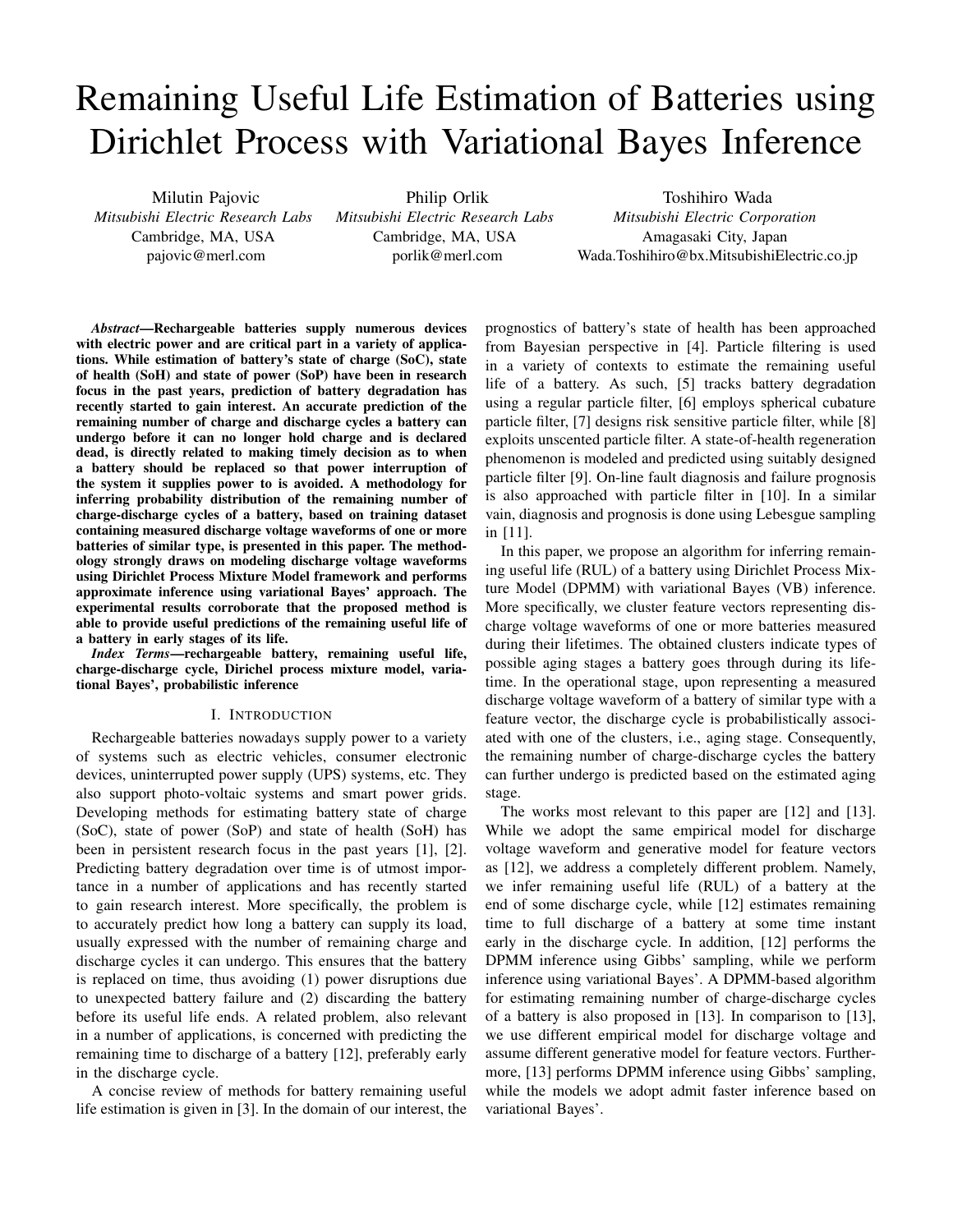The paper is organized as follows. Section II describes feature vectors used to represent battery aging. Section III describes the approach used for inferring remaining useful life of a battery. Section IV presents our method based on DPMM modeling and variational Bayes' inference. Section V experimentally validates the proposed method. Section VI concludes the paper.

# II. FEATURE VECTORS FOR BATTERY AGING

We use experimental battery dataset collected and made publicly available by the NASA Ames Research Center of Excellence [18]. The dataset contains measured voltage and current waveforms taken during charge and discharge cycles of various batteries undergoing accelerated aging, starting from nominal capacity of 2 Ah and ending when the capacity falls below 1.6 Ah, at which point a battery is declared dead. In addition to voltage and current measurements, the dataset also contains battery capacity recording at the end of each discharge cycle, evaluated using Coulomb counting, as well as the battery impedance measurements. We use discharge voltage measurements as proxy to battery aging.

A voltage waveform, recorded during a single discharge cycle, contains few hundreds of samples. While the method described here can, in general, be applied directly to the recorded discharge voltage, a computationally less demanding and analytically more tractable method results from representing each discharge voltage waveform with parameters of an empirical model for the discharge voltage waveform. We utilize empirical model from [12], which models the discharge voltage  $V(t)$  as

$$
V(t) = E_0 - a_1 e^{-a_2/t} - a_3 e^{a_4 t} + a_5 t, \tag{1}
$$

where t is the time such that  $t \rightarrow 0$  corresponds to the beginning of the discharge cycle and  $E_0$  is the voltage of a fully charged battery, where  $E_0 = 4.2$  V for dataset [18]. The model parameters  $a_j$ ,  $j = 1, \ldots, 5$ , are all real-valued and constitute a feature vector  $\mathbf{a} = \begin{bmatrix} a_1 & a_2 & a_3 & a_4 & a_5 \end{bmatrix} \in \mathbb{R}^5$ . Therefore, each discharge cycle  $i$  in the dataset is represented with feature vector  $a_i$ , also referred to as the data point, by fitting  $V(t)$ , measured during that discharge cycle, with the empirical model (1). Consequently, only five model parameters per discharge cycle are stored instead of the whole waveform  $V(t)$ . More importantly, model training and estimation of the battery's remaining useful life operates over five dimensional feature vectors  $a_i$  instead of much longer discharge voltage waveforms.

As a side note, we emphasize that direct measurements of other quantities that depend on battery aging, or the parameters of the corresponding empirical models can be used for estimation of battery's remaining useful life. The notion of remaining useful life of a battery and outline of an approach for its probabilistic inference are described in the following part.

## III. INFERENCE OF REMAINING USEFUL LIFE

The remaining useful life (RUL) of a battery at some time instant is a random variable that represents the number of charge-discharge cycles the battery can undergo from that time instant until it can no longer hold the charge and is declared dead. In the problem setup considered here, the battery is being charged and discharged according to some predefined template, and the aim is to infer the RUL at the end of a discharge cycle, based on the measured voltage during that discharge cycle. The charge-discharge template specifies how a battery is charged and discharged, for example, a battery in the NASA's dataset is charged with current 1.5 A until its voltage reaches 4.2 V, which is then kept constant until the current drops below 20 mA, while the discharge is performed with constant discharge current of 2 A until the voltage drops below 2.5 V.

The RUL of a battery in operational/online stage is inferred using training data that contains feature vectors representing measured discharge voltage waveforms during discharge cycles of one or more batteries of similar type. More specifically, the training data  $D$  contains  $N$  pairs

$$
\mathcal{D} = \{(\mathbf{a}_1, k_1), (\mathbf{a}_2, k_2), \dots, (\mathbf{a}_N, k_N)\},\tag{2}
$$

where  $a_n$  is the feature vector computed from measured voltage after some discharge cycle, while  $k_n$  is the number of remaining charge-discharge cycles left after that discharge cycle. In the case the training data  $D$  is populated with discharge voltage measurements from only one battery over its useful life,  $N$  is the overall number of discharge cycles that battery underwent during its lifetime,  $n$  is the discharge cycle index such that  $n = 1$  corresponds to the first discharge cycle, while  $k_n = N - n$ . In general, D may contain measurements from more than one battery, in which case  $N$  is the total number of measured discharge voltage waveforms, while  $n$ indexes data points.

Given training data  $D$ , the RUL of a battery at the end of some discharge cycle in the operational/online stage is inferred by extracting  $k_n$ 's from  $D$  whose corresponding  $a_n$ 's are close in some sense to feature vector a' representing measured discharge voltage during that discharge cycle. This is robustly done by clustering data from  $D$  in the training stage, and classifying the feature vector a' into one of those clusters in the operational stage. Formally, assume  $D$  is clustered into L clusters and let  $\mathcal{K}_l$  denote the set of remaining number of charge-discharge cycles corresponding to training data points that constitute cluster  $l$ . More specifically, if some  $a_i$  belongs to cluster *l*, then the corresponding  $k_i \in \mathcal{K}_l$ .

Since a cluster  $l$  contains data points whose corresponding numbers of remaining charge-discharge cycles are different (although relatively close), the remaining useful life of points from cluster  $l$  is represented with a probability distribution

$$
p_{x|l}(x|l) \propto \sum_{k \in \mathcal{K}_l} g(x,k),\tag{3}
$$

where  $g(x, k)$  is a kernel centered at  $k \in \mathcal{K}_l$ , and x is the number of remaining charge-discharge cycles. Without loss of generality, we use Gaussian kernel

$$
g(x,k) = e^{-\frac{(x-k)^2}{2\sigma^2}},
$$
\n(4)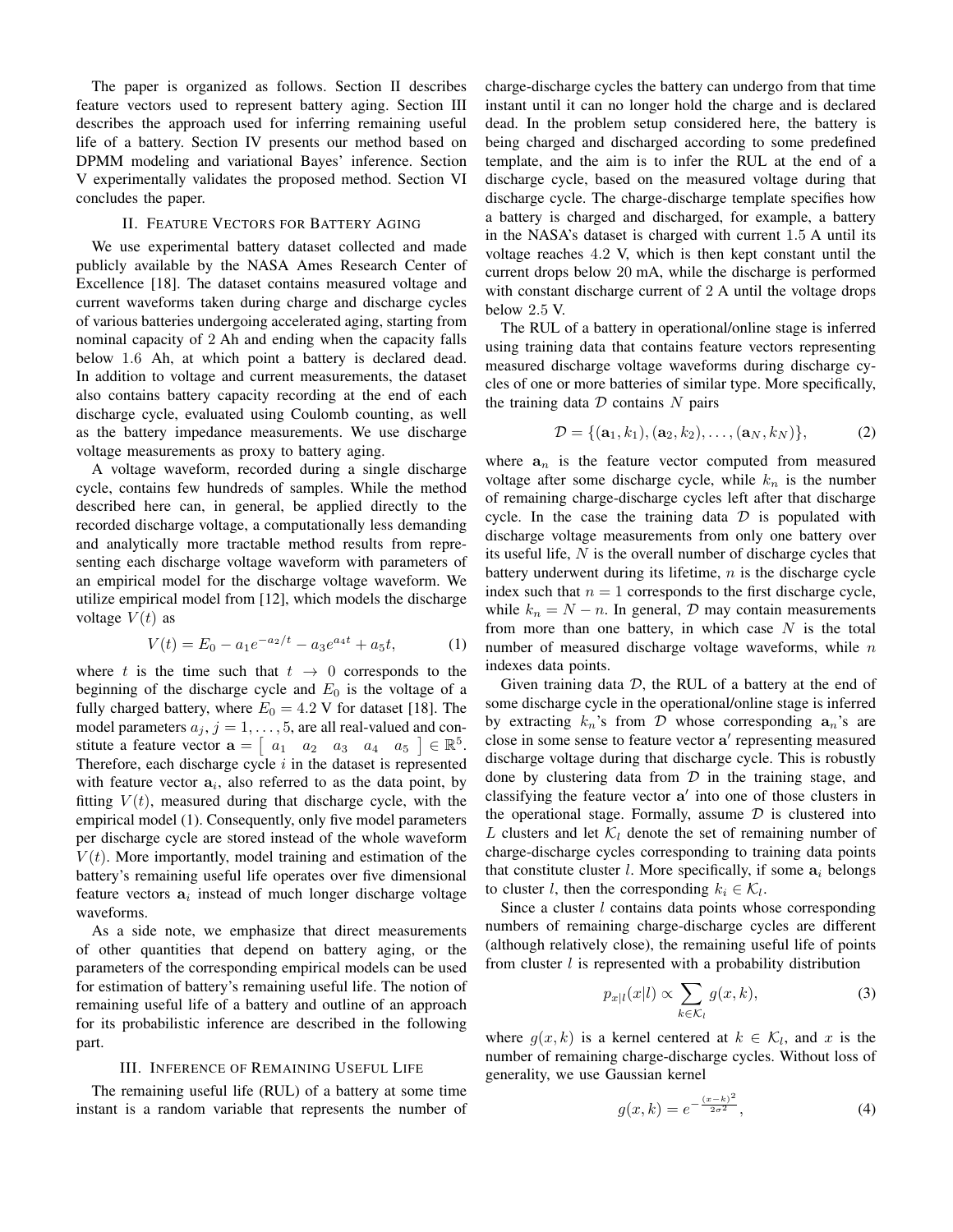where  $\sigma^2$  is an appropriately selected kernel width. Other kernel functions are possible, for example, a discrete delta function  $\delta(x, k)$  (equal to 1 if  $x = k$  and zero otherwise), yields normalized histogram over k's from  $K_l$ .

In the online/operational stage, measured discharge voltage of a battery is fitted with empirical model (1), resulting in feature vector  $a'$ . The feature vector  $a'$  is then softly classified into clusters l, yielding probability  $p_{a}(\mathbf{a}' \in l)$  that  $\mathbf{a}'$  comes from cluster  $l, l = 1, \ldots, L$ . Finally, the remaining useful life of the battery is evaluated as the weighted combination of  $p_{x|l}(x|l), l = 1, \ldots, L$ , where the weights are cluster probabilities  $p(\mathbf{a}' \in l)$ ,

$$
p_{\text{RUL}}(x|\mathbf{a}') = \sum_{l=1}^{L} p_{\mathbf{a}}(\mathbf{a}' \in l) \ p_{x|l}(x|l) \tag{5}
$$

Given the described framework, it remains to specify the method for clustering training data  $D$ . In general, the RUL framework places on constraints on the clustering method that can be used. However, for the reasons that will become clear later we employ a powerful Dirichlet Process Mixture Model (DPMM). The following section provides details on the DPMM clustering method.

# IV. DATA MODEL AND INFERENCE

This section provides details on generative model assumed for feature vectors a's, describes clustering of the training data  $D$ , and outlines a method for computing class probabilities  $p(\mathbf{a}' \in l)$  of feature points acquired in the online stage.

#### *A. DPMM Generative Model for Data Points*

We assume data points  $a_i$ ,  $i = 1, ..., N$  are generated according to the Dirichlet Process Mixture Model (DPMM) [15]–[17]. The Dirichlet Process (DP) is a generative model specified with concentration parameter  $\alpha$  and base distribution H, often denoted as  $DP(\alpha, H)$ . One may think of a DP as a probability distribution over probability distributions such that a sample from the DP is an infinite dimensional discrete probability distribution. The support of such discrete probability distribution is generated according to the base distribution  $H$ , while the values of probability masses are controlled by the concentration parameter  $\alpha$ . Each support element in the DP is a cluster center of the DPMM, while its probability mass is the corresponding cluster probability.

More specifically, a data point  $a_i$  is generated by sampling a cluster  $c_i$  according to cluster probabilities  $\pi_l$ ,  $l = 1, \ldots, L$ , and then sampling from Gaussian distribution, parameterized with the cluster center (which in turn is generated from  $H$ ). This results in data point  $a_i$  being associated with cluster  $c_i$  and generated as a sample from, in our case, Gaussian distribution with mean vector  $\Lambda_{c_i}$  and covariance matrix  $\Sigma_{c_i}$ ,

$$
p(\mathbf{a}_i|c_i, \mathbf{\Lambda}_{c_i}, \mathbf{\Sigma}_{c_i}) = \mathcal{N}(\mathbf{a}_i; \mathbf{\Lambda}_{c_i}, \mathbf{\Sigma}_{c_i})
$$
(6)

We emphasize that  $(\bm{\Lambda}_{c_i},\bm{\Sigma}_{c_i})$  are associated with the cluster  $c_i$ . The generative model for mean vector and covariance matrix associated with each cluster  $l$  is chosen such that the prior  $p(\Lambda_{c_i}, \Sigma_{c_i})$  is conjugate to model  $p(\mathbf{a}_i|c_i, \Lambda_{c_i}, \Sigma_{c_i})$  so as to yield tractable approximate inference. Therefore, the covariance matrix  $\Sigma_{c_i}$  is given by [12]

$$
\Sigma_{c_i} = \text{diag}\{s_{c_i,1}^{-1}, \dots, s_{c_i,5}^{-1}\}\tag{7}
$$

where  $s_{c_i,k} \sim \text{Gamma}(\beta, \gamma)$ ,  $k = 1, ..., 5$ , are independent samples from Gamma distribution with hyperparameters  $\beta$  and  $\gamma$ . The mean vector  $\Lambda_{c_i}$  is generated according to

$$
p(\mathbf{\Lambda}_{c_i}|\mathbf{\Sigma}_{c_i}) = \mathcal{N}(\mathbf{\Lambda}_{c_i}; \mathbf{a}_0, h\mathbf{\Sigma}_{c_i}),
$$
\n(8)

where  $a_0$  is same across all clusters and h is a hyperparameter. This generative model for cluster centers  $(\mathbf{\Lambda}_{c_i}, \mathbf{\Sigma}_{c_i})$  embodies base distribution  $H$ . While the selection of  $H$  may seem arbitrary and not much related to our original problem, we point out that, in general, a generative model with hierarchical structure for observed data is robust to selection of hyperparameters.

The number of clusters in the DPMM is not fixed in advance and is inferred from data. The DPMM generates clusters according to a stick-breaking process, wherein an imagined unit-length stick is being broken into a growing number of segments such that each segment represents one cluster with probability equal to the length of the corresponding segment. Specifically, the probability  $\pi_l$  of cluster l is given by [15]

$$
\pi_l = v_l \prod_{j=1}^{l-1} (1 - v_j),\tag{9}
$$

where  $v_l \sim \text{Beta}(1, \alpha)$ . Thus, at the beginning of the stickbreaking process, we are given a unit length stick and break a segment from it of length  $v_1 \sim \text{Beta}(1, \alpha)$ , which gives the probability of the first cluster. The remaining segment of length  $1 - v_1$  is then subject to stick breaking in the second round, so that the length of the segment obtained after breaking a segment of length  $v_2 \sim \text{Beta}(1, \alpha)$  is  $\pi_2 = v_2(1 - v_1)$ and is equal to the second cluster probability. The process continues in the same manner and results in infinitely many stick segments, the length of each is equal to one cluster probability.

Finally, we emphasize that although the DPMM has potential to generate infinitely many clusters, we observe finite number of data points  $N$  and consequently can see only a finite number of clusters. In fact, one may think that a newly observed data point a comes from one of the existing clusters, or from some previously unseen cluster. The rate at which new clusters are created is directly related to cluster probabilities  $\pi_l$  and both are controlled by the concentration parameter  $\alpha$ . Intuitively, the larger probabilities of existing clusters, the smaller chance a newly acquired data point comes from unseen cluster. We model the concentration parameter as  $\alpha \sim \text{Gamma}(s_1, s_2)$  to fully adhere to hierarchical generative model so that the inference is less sensitive to the choice of hyperparameters, in this case,  $s_1$  and  $s_2$  than it would be in case  $\alpha$  was itself a hyperparameter.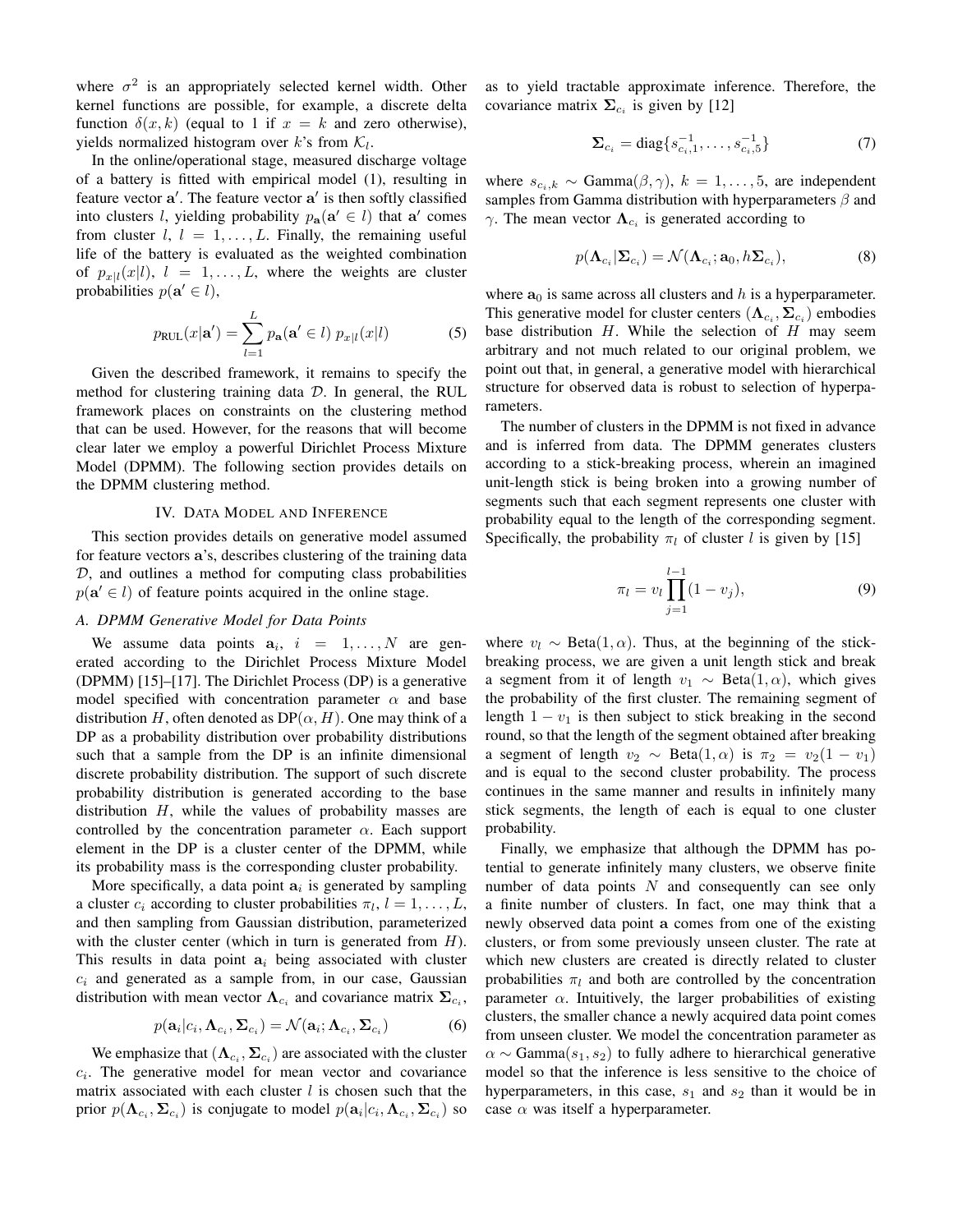# *B. DPMM Approximate Inference*

Given training dataset  $D$ , the goal of the training stage is to infer posterior distribution of cluster centers  $\Lambda_l$  and  $\Sigma_l$ , cluster probabilities implicitly given by  $v_l$ , cluster indices  $c_i$ of training data points  $a_i$ , and concentration parameter  $\alpha$ . Formally, the aim is to find

$$
p \triangleq p(\{c_i\}_{i=1}^N, {\{\Lambda_l, \Sigma_l\}_{l=1}^L, {\{v_l\}_{l=1}^L, \alpha | \mathcal{D}}),
$$
 (10)

where  $L$  is the implicit number of clusters observed/seen in the data. Since solving (10) using Bayes' rule is intractable, we need to resort to approximations. Two main approaches for approximate inference are Markov Chain Monte Carlo (MCMC) and variational Bayes (VB) [14]. The generative model described in the previous part employs conjugate priors and is thus suitable for Gibbs' sampling, as done in [12], because all posterior conditionals that the Gibbs' sampler samples from are standard distributions. Nevertheless, we utilize the mean field approximation (MFA) algorithm, which is the most popular VB method because the MFA is faster than the Gibbs' sampling. In addition, the MFA yields closed form expressions for iterative parameter updates due to conjugacy in the data generative model.

The MFA approximates the true posterior  $p$  with a distribution that factorizes over all unknown variables,

$$
p \approx q(\{c_i\}_{i=1}^N, {\{\mathbf{\Lambda}}_l, {\boldsymbol{\Sigma}}_l\}_{l=1}^L, {\{v_l\}}_{l=1}^L, \alpha) = \prod_{i=1}^N q_{c_i}(c_i) \prod_{l=1}^L q_{\mathbf{\Lambda}_i}(\mathbf{\Lambda}_i) \prod_{l=1}^L q_{\boldsymbol{\Sigma}_i}({\boldsymbol{\Sigma}}_i) \prod_{l=1}^L q_{v_l}(v_l) q_{\alpha}(\alpha) \qquad (11)
$$

The approximating distribution is found by minimizing the Kullback-Liebler (KL) divergence between the two distributions,  $KL(q||p)$  [14]. Using the calculus of variations and some algebraic manipulations yield expressions for computing each factor in  $q$ . For example, the resulting approximating distribution for  $c_k$  is given by

$$
\log q_{c_k}(c_k) \propto \mathbb{E}\left[\log p(\mathcal{D}, \{c_i\}_{i=1}^N, \{\mathbf{\Lambda}_l, \mathbf{\Sigma}_l\}_{l=1}^L, \{v_l\}_{l=1}^L, \alpha)\right],
$$
\n(12)

where the expectation is taken with respect to  $\prod_{i \neq k} q_{c_i} \prod_l q_{\mathbf{\Lambda}_l} \prod_l q_{\Sigma_l} \prod_l q_{v_l} q_{\alpha}$ , i.e., with respect to the product of all factors in q excluding  $q_{c_k}$ . The update expressions for other factors in  $q$  are given with analogous expressions.

The distribution under the expectation operator in (12) is joint likelihood of the observed data  $D$  and unknown parameters, and can be expressed as the sum of logarithm terms by exploiting the conditional independences embedded in the generative model. Once that is done, each factor term in  $q$  is computed by taking the expectation of the resulting expression with respect to the product of all other factor terms. We omit the derivation details as they are tedious and do not lend any particular insights. In the following, we provide the resulting expressions for the factors in the approximating distribution  $q$ .

The factor distributions  $q_{\Lambda_l}$  and  $q_{\Sigma_l}$  that approximate posteriors of the mean vector  $\Lambda_l$  and covariance matrix  $\Sigma_l$ 

factorize, respectively, over their entries  $\Lambda_{l,k}$  and  $s_{lk}$ , where  $k = 1, \ldots, 5$ , such that

$$
\Lambda_{l,k} \sim \mathcal{N}(\mu_{l,k}, \sigma_{l,k}^2) \text{ and } s_{l,k} \sim \text{Gamma}(\beta_{l,k}, \gamma_{l,k}) \quad (13)
$$

Furthermore, the approximate posteriors  $q_{v_l}$  and  $q_{\alpha}$  are given by

$$
v_l \sim \text{Beta}(\delta_l, \alpha_l)
$$
 and  $\alpha \sim \text{Gamma}(s_1, s_2)$  (14)

The approximation for the posterior probability  $p_{i,l} \triangleq q_{c_i}(l)$ that the data point  $a_i$  belongs to cluster l, is evaluated as

$$
\log p_{i,l} \propto \frac{1}{2} \sum_{k=1}^{5} \mathbb{E}[\log s_{l,k}] - \frac{1}{2} \mathbb{E}[s_{l,k}] \mathbb{E}[(a_{i,k} - \Lambda_{l,k})^2]
$$

$$
+ \mathbb{E}[\log v_l] + \sum_{n=1}^{l-1} \mathbb{E}[\log(1 - v_l)],
$$
(15)

where  $a_{i,k}$  is the kth entry in  $a_i$ . Above, given that  $s_{l,k}$  and  $v_l$  are, respectively, Gamma and beta distributed,  $\mathbb{E}[s_{l,k}] =$  $\beta_{l,k}/\gamma_{l,k}$ ,  $\mathbb{E}[\log s_{l,k}] = \psi(\beta_{l,k}) - \log(\gamma_{l,k})$  and  $\mathbb{E}[\log v_l] =$  $\psi(\delta_l) - \psi(\delta_l + \alpha_l)$ , where  $\psi(x)$  is Digamma function.

Thus, all factors from the approximating distribution  $q$ follow standard distributions. The parameters of those distributions are also obtained from (12) and alike expressions. Omitting the derivation details, these parameters are iteratively updated as

$$
\mu_{l,k} = \frac{h \sum_{i=1}^{N} a_{i,k} p_{i,l} + a_{0,k}}{h \sum_{i=1}^{N} p_{i,l} + 1}
$$
(16)

$$
\sigma_{l,k}^2 = \frac{h\gamma_{l,k}}{\beta_{l,k}(h\sum_{i=1}^N p_{i,l} + 1)}
$$
(17)

$$
\beta_{l,k} = \beta + 0.5 \left( \sum_{i=1}^{N} p_{i,l} + 1 \right) \tag{18}
$$

$$
\gamma_{l,k} = \gamma + \frac{1}{2h} (a_{0,k}^2 - 2a_{0,k}\mu_{l,k} + \mu_{l,k}^2 + \sigma_{l,k}^2)
$$

$$
+\frac{1}{2}\sum_{i=1}^{N}p_{i,l}(a_{i,k}^2-a_{i,k}\mu_{l,k}+\mu_{l,k}^2+\sigma_{l,k}^2)
$$
 (19)

$$
\delta_l = 1 + \sum_{i=1}^{N} p_{i,l} \qquad (20)
$$

$$
\alpha_l = \frac{w_1}{w_2} + N - \sum_{i=1}^{N} \sum_{k=1}^{l} p_{i,k} \tag{21}
$$

$$
w_1 = s_1 + L - 1 \tag{22}
$$

$$
w_2 = s_2 - \sum_{k=1}^{L-1} (\psi(\alpha_k) - \psi(\delta_k + \alpha_k)),
$$
 (23)

where  $\psi(x)$  is the Digamma function.

The iterative routine is initialized with uniform  $p_{i,l}$  for each data point  $a_i$ , while  $w_1 = s_1$ ,  $w_2 = s_2$  and the maximum number of clusters to look for in the dataset is set to some L. The hyperparameters  $s_1$ ,  $s_2$ ,  $\beta$  and  $\gamma$  are set to some small values so that the corresponding distributions are noninformative, while  $h$  is set so that the distribution in  $(8)$  is wide enough. Then,  $\alpha_l$ ,  $w_1$ ,  $w_2$ ,  $\beta_{l,k}$ ,  $\mu_{l,k}$ ,  $\sigma_{l,k}^2$ ,  $\gamma_{l,k}$  and  $p_{i,l}$ , where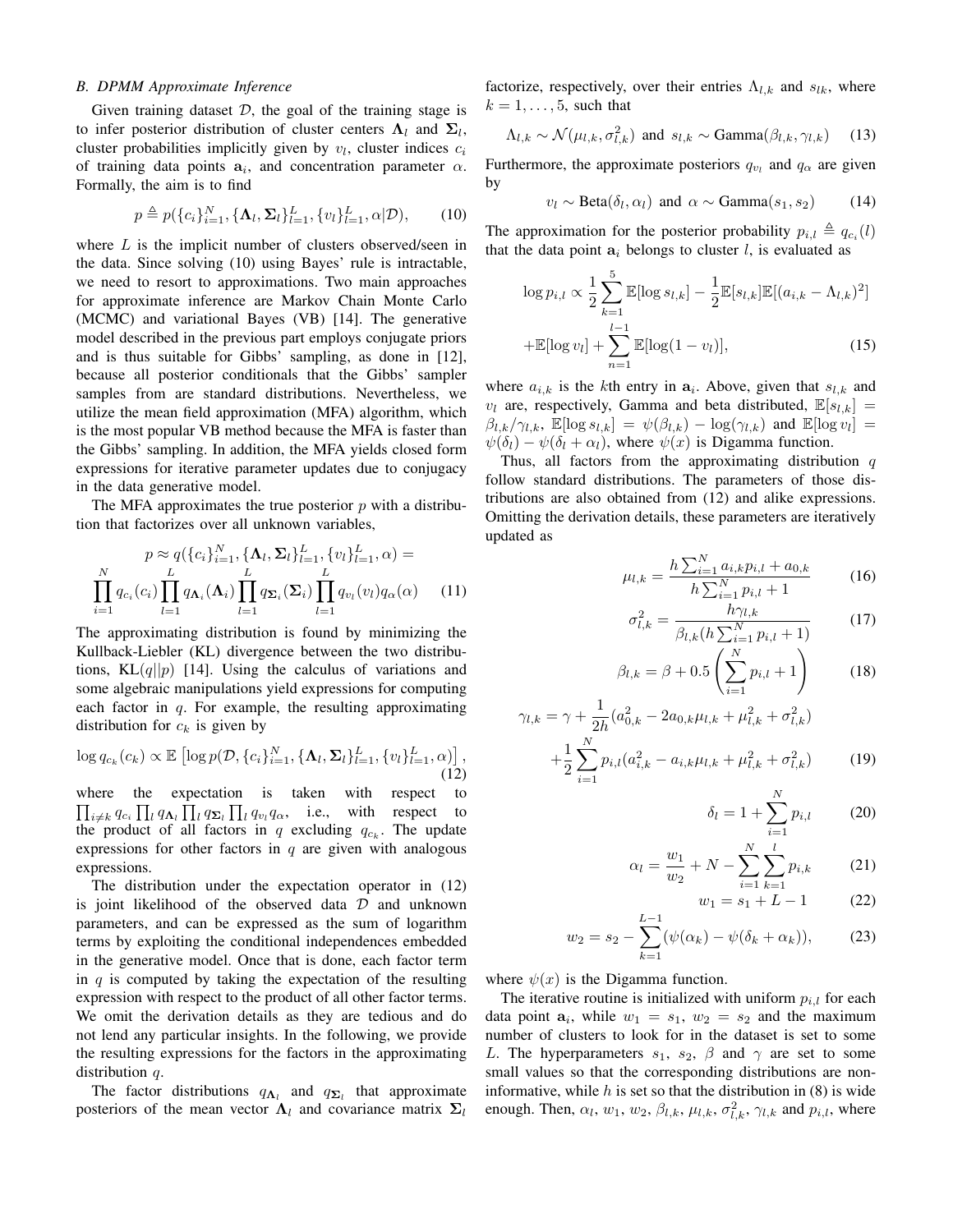$l = 1, \ldots, L, k = 1, \ldots, 5$  and  $i = 1, \ldots, N$  are iteratively updated according to  $(16)$ – $(23)$ . The iterative updates are run predefined number of iterations or until convergence is established. We note that some other ways of initializing the iterative routine and ordering in updating the factor parameters are also possible, however we believe the presented one is most suitable. Overall, the iterative procedure results in approximate posterior distributions of unknown parameters, conditioned on data  $D$ . The next problem addressed in the following part is to compute cluster probabilities of a feature vector a', acquired in the operational stage, based on clustering results of data  $D$ .

#### *C. Cluster Probabilities of Test Data Points*

In the testing/operational stage, measured voltage during some discharge cycle is fitted using the empirical model (1) and represented with feature vector a'. Classifying a' into clusters discovered in the training stage consists of computing cluster probability distribution  $p_{\mathbf{a}}(\mathbf{a}' \in l)$ ,  $l = 1, \ldots, L$ . The cluster probability is computed as

$$
p_{\mathbf{a}}(\mathbf{a}' \in l) = \int p(\mathbf{a}|l, \mathbf{\Lambda}_l, \mathbf{\Sigma}_l) q_{\mathbf{\Lambda}_l}(\mathbf{\Lambda}_l) q_{\mathbf{\Sigma}_l}(\mathbf{\Sigma}_l) d\mathbf{\Lambda}_l d\mathbf{\Sigma}_l.
$$
 (24)

Since  $q_{\mathbf{\Lambda}_l}(\mathbf{\Lambda}_l)$  and  $q_{\mathbf{\Sigma}_l}(\mathbf{\Sigma}_l)$  factorize into products of constituent factors, the cluster probability is after a few steps of algebraic manipulations further given by

$$
p_{\mathbf{a}}(\mathbf{a}' \in l) = \prod_{k=1}^{5} \mathbb{E}_{\Lambda_{l,k},\Sigma_{l,k}}[\mathcal{N}(a'_{k};\Lambda_{l,k},\Sigma_{l,k})]
$$
  
= 
$$
\prod_{k=1}^{5} \mathbb{E}_{\Lambda_{l,k},s_{l,k}}\left[\frac{\sqrt{s_{l,k}}}{2\pi}e^{-\frac{s_{l,k}}{2}(a'_{k}-\Lambda_{l,k})^{2}}\right]
$$
(25)

where  $\Sigma_{l,k} = s_{l,k}^{-1}$  and  $a'_k$  is the kth entry in  $a'$ .

The expectation in (25) is computed using the law of iterated expectations, where the expectation with respect to  $s_{l,k}$  is computed first and expressed in terms of Gamma function of first kind  $\Gamma$ (). Skipping the algebraic manipulations, this results in

$$
p_{\mathbf{a}}(\mathbf{a}' \in l) = \frac{1}{(2\pi)^{5/2}} \prod_{k=1}^{5} \frac{\gamma_{l,k}^{\beta_{l,k}} \Gamma(\beta_{l,k} + 0.5)}{\Gamma(\beta_{l,k})} \times \mathbb{E}_{\Lambda_{l,k}} \left[ \frac{1}{(\gamma_{l,k} + 0.5(a'_k - \Lambda_{l,k})^2)^{\beta_{l,k} + 0.5}} \right]
$$
(26)

Since the expectation in (26) is not given in a closed form, it is computed numerically by sampling  $\Lambda_{l,k} \sim \mathcal{N}(\mu_{l,k}, \sigma_{l,k}^2)$ .

This concludes the computation of cluster probability distribution  $p_a(a' \in l)$ . Substituting the resulting distribution into (5) yields probability distribution  $p_{\text{RUL}}(x|\mathbf{a}')$  of the remaining useful life of a battery at the end of the discharge cycle corresponding to feature vector a'.

#### V. EXPERIMENTAL RESULTS

The experimental testing of the described methodology is performed using battery data from NASA Ames Research Center of Excellence [18]. The measured discharge voltage waveforms of two selected batteries are represented with parameters (feature vectors) that fit the specified empirical model (1). The feature vectors a of one battery, labeled as battery B6 in the NASA's dataset, are part of the training data  $D$ , while the feature vectors corresponding to the other battery, labeled as B5 in the NASA's dataset, are used to testing.

We start by clustering data points from  $D$  using the DPMM generative model and the approximate inference, as detailed in Section IV. For that purpose, we set  $h = 5$  so that the distribution that generates feature vectors a is wide enough. The mean feature vector  $a_0$  is set to the mean of all feature vectors from  $D$ . The hyper-parameters of Gamma distributions in the DPMM model are chosen so that the distributions are non-informative,  $s_1 = \gamma = 10^{-7}$  and  $s_2 = \beta = 1 + 10^{-7}$ . One of the outputs from the DPMM inference routine are cluster probabilities  $p_{i,l}$ , representing the probability that a feature vector  $a_i$  is generated from cluster *l*. They are shown in Fig. 1 such that its vertical slice is a resulting cluster probability distribution of the corresponding feature vector. We note that cluster indices have no particular meaning and some of them contain no data. In fact, out of  $L = 20$  clusters that the inference procedure is initialized with, the result indicates the existence of only 10 clusters. Notably, most feature vectors are associated with high probability (close to 1) with only one cluster.



Fig. 1. DPMM data clustering probabilities of the training data (battery B6).

Each feature vector in  $D$  is paired with the number of charge-discharge cycles that remain from the cycle that feature vector corresponds to until the end of the battery's useful life. The number of remaining charge-discharge cycles associated with feature vectors from the same cluster versus cluster index is shown in Fig. 2. As expected, most clusters cover a range of the number of remaining number of charge-discharge cycles. The exception is cluster 1 which contains 4 data points from  $D$  whose corresponding remaining number of cycles cover relatively wide range, indicating that this cluster effectively collects outliers and is thus not useful for RUL estimation.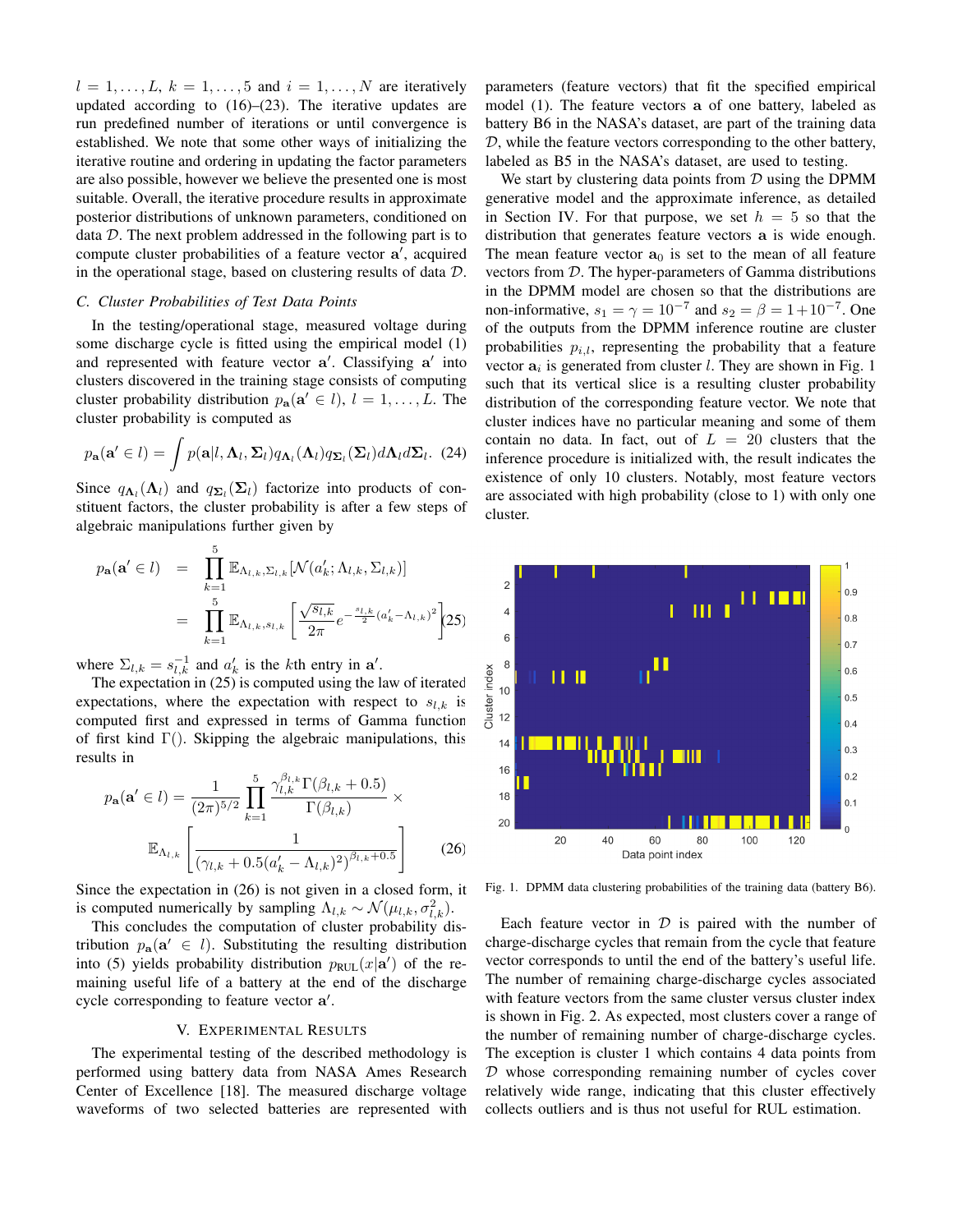

Fig. 2. Remaining number of charge-discharge cycles versus cluster index.

Each feature vector from the test data is softly classified into clusters identified in the training stage, as detailed in Section IV-C. The resulting clustering probability distributions are shown in Fig. 3. As can be observed, most of the test data points are, with probability close to one, associated with one cluster. Also, a fairly large number of test data points get clustered in a particular cluster (the one with index 20).



Fig. 3. Clustering of feature vectors from the test data (battery B5).

The RUL probability distribution is inferred at the end of each charge-discharge cycle of the testing data using (5) and the results shown in Fig. 3. We use  $\sigma^2 = 4$  for the parameter in the Gaussian kernel (4) such that if a certain feature vector is associated with the remaining number of charge-discharge cycles  $k$ , it can also be associated with the remaining number of cycles  $k - 1$  and  $k + 1$ , with relatively high probability. The RUL distribution at the end of the 10th charge-discharge cycle of the tested battery B5 is shown in Fig 4, where the true number of remaining charge-discharge cycles is 99. Similarly, the RUL distribution at the end of the 80th cycle is shown in Fig. 5, where the true number of remaining cycles is 29. We observe that the RUL distributions in Figs. 4 and 5 are concentrated around the corresponding true numbers of remaining cycles and fairly accurately predict the remaining useful life of the tested battery at the tested time instants.



Fig. 4. Predicted probability distribution of the RUL at the end of 10th charge-discharge cycle. The true number of remaining cycles is 99.



Fig. 5. Predicted probability distribution of the RUL at the end of 80th charge-discharge cycle. The true number of remaining cycles is 29.

Finally, we evaluate a hard estimate of the number of remaining charge-discharge cycles of the test battery at the end of each discharge cycle by taking the mean of the corresponding RUL distribution. The absolute estimation error is shown in Fig. 6. As can be observed from the plot, with only few exceptions, the estimation error is below 20 chargedischarge cycles even at the beginning of battery's life. In fact, the time span from the beginning until the mid of the battery's useful life is essentially where the proposed methodology